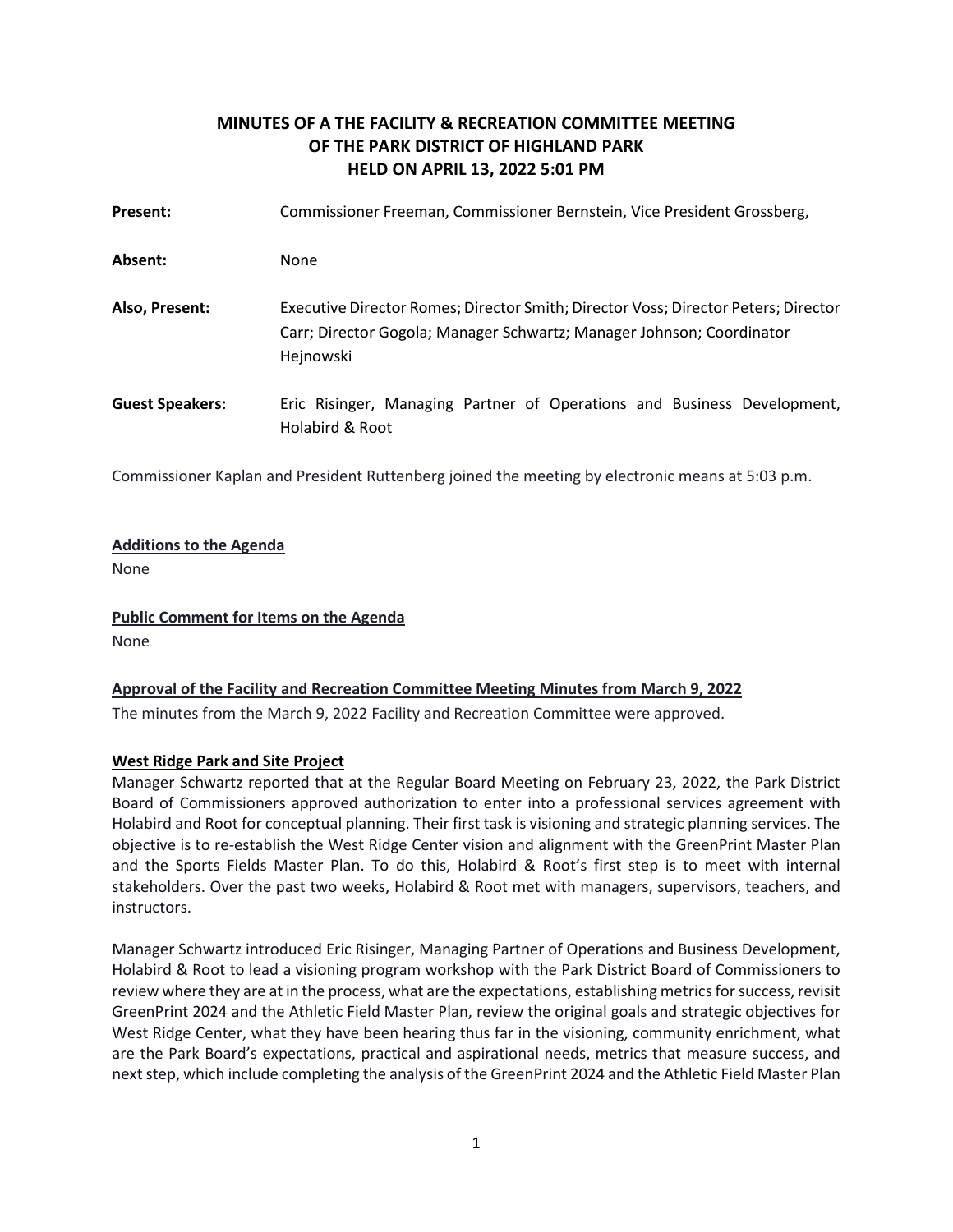Facility & Recreation Committee Meeting Minutes April 13, 2022

against the vision for West Ridge Center. They present a preliminary report and finding from the site analysis in May.

GreenPrint 2024 has two tracks for capital development initiatives, track 1 includes Sunset Valley Golf Course improvements, Centennial Ice Arena entrance, locker room, restroom, office, and gymnastics facility improvements, Recreation Center of Highland Park improvements, and Sunset Woods Park Master Plan and improvements; track 2 includes Highland Park Country Club new multi-purpose facility and site improvements, Centennial Ice Arena ice expansion, Lakefront enhancements, and Athletic Field improvements. The proposed amended track 2 initiatives include turning West Ridge Center into a multipurpose facility along with the installation of synthetic turf.

Mr. Risinger showed a slide that analyzed a rating of indoor and outdoor program facilities and how they are being met.

## *Key take-aways related to Park District facilities:*

- Recreation facilities, maintenance facilities, classroom facilities, and office facilities are aging and not up to the standard of peer community facilities.
- Centralization of some recreation facilities could be beneficial to operations and maintenance efficiency.
- The condition and quality of facilities do not align with Highland Park community character or resident expectations. Community priority facility concerns include the golf course, lakefront, and trails.
- Facilities do not take full advantage of the benefit of existing regional transportation access like public transit, which could better link the community to these assets.
- Existing facility wayfinding signage lacks cohesiveness and visibility.
- A system for tracking the cost of operation of existing and new facilities, including maintenance and management, needs to be developed.
- Shared facility partnerships have the potential to be developed and enhanced.

President Ruttenberg would like a summary of the staff's recommendations.

Mr. Risinger reported that staff are requesting multi-use spaces that can be used for trainings and public meetings and multi-purpose spaces for programming, these should no longer be shared spaces. Additional storage space is critical and enhanced security features to address the easement and flow of traffic in the south parking lot.

President Ruttenberg would like to know if square footage for office space has been determined.

Mr. Risinger reported that the design team is not in that phase of the analysis. Tonight's discussion is to get a better idea of the Park Board's expectations for the facility.

Commissioner Bernstein would like to know how the building design interacts with the community.

Mr. Risinger reported that the West Ridge Center needs to be a state-of-the-art dual-purpose facility that will serve the community and staff, based on feedback from the Park Board and Staff they will design to meet those needs.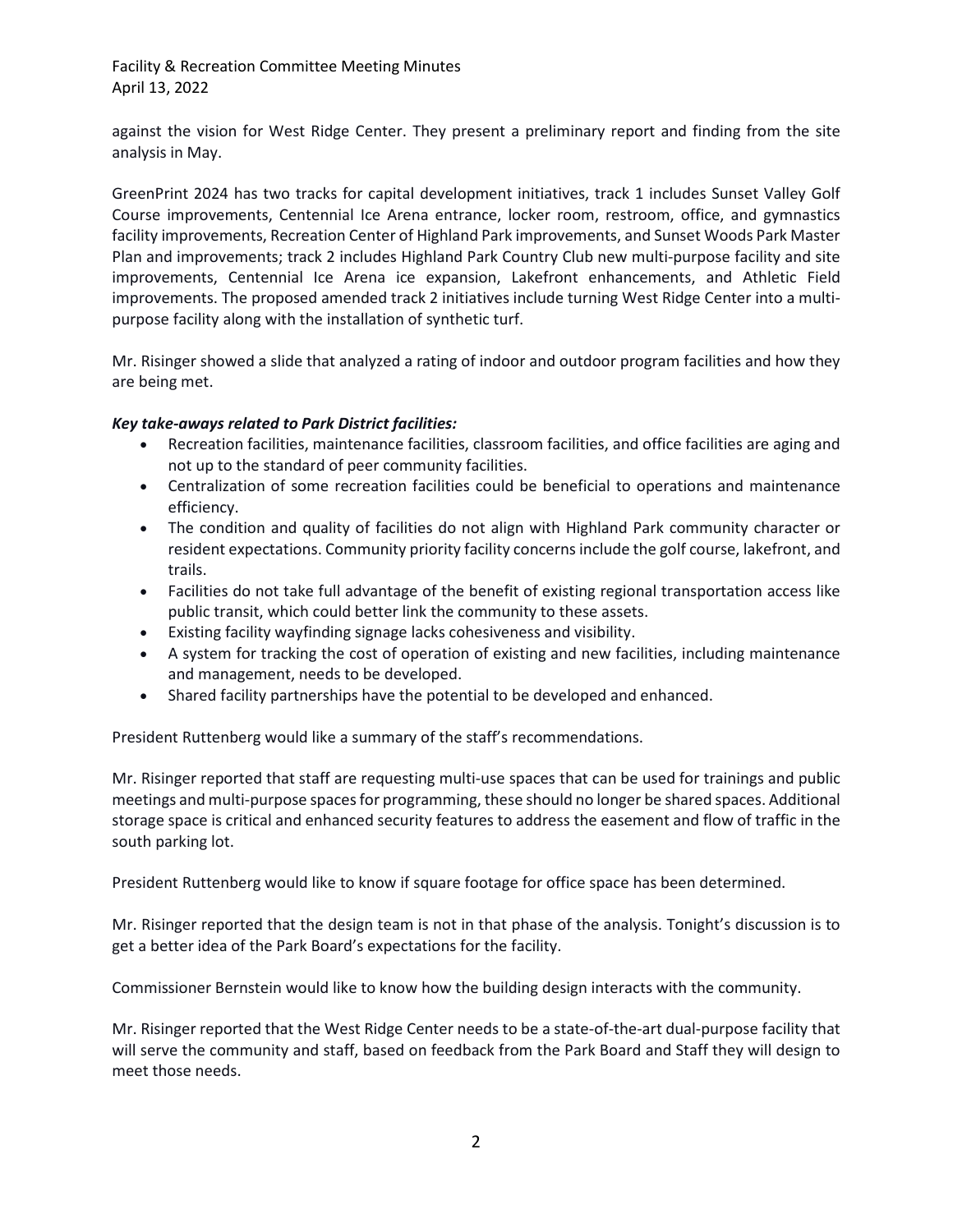Facility & Recreation Committee Meeting Minutes April 13, 2022

Commissioner Bernstein would like to know how Holabird and Root will stay within the budget considering these times and uncertainty.

Mr. Risinger reported they will establish core costs for basic programming and propose alternates based on where they are at within the budget. They will present recommendations; however, the Park Board of Commissioners and staff will decide what programs are housed in this facility.

Commissioner Bernstein would like to know what they are considering during the analysis to ensure the new facility respects neighbors/neighborhood.

Mr. Risinger reported that ideally, they should construct a single-level facility, however, administration offices could exist on the second level. Furthermore, all architectural designs will complement the neighborhood.

Commissioner Bernstein would like to know how they plan to integrate the park.

Mr. Risinger reported that all programs take advantage of the playground and adjacent fields, so they will design the new facility to maximize that.

Commissioner Bernstein would like to better understand the role of the Park Board throughout this process.

Mr. Risinger reported that he is here this evening to gather a list of concerns that the Park Board has with the current facility and park. This feedback will help the design team construct the new facility.

Vice President Grossberg would like administration to stay in the new facility and he supports having a designated entrance for staff in addition to the main entrance which the community will use.

Commissioner Freeman would like this to be a dual-use facility, it cannot just be administrative offices. She would like more programs to be housed at the new facility. In terms of positioning on the property, she would like to absorb the property owned by NSSD112.

President Ruttenberg agrees with Commissioner Freeman regarding acquiring the property from NSSD112. He would like staff to have conversations with NSSD112. Lastly, he is in favor of constructing a single-story facility.

Mr. Risinger reported that his role is to help clients develop the property. If the Park District would like to reposition this property his team will identify and present how that enhances the value. Overall, they would not implement a design or programmatic solution that is not advancing the programs and cause.

Commissioner Bernstein would like to know if Mr. Risinger will be overseeing the project from start to finish.

Mr. Risinger reported that he will see the project through.

Commissioner Bernstein would like to know their plans for sustainability.